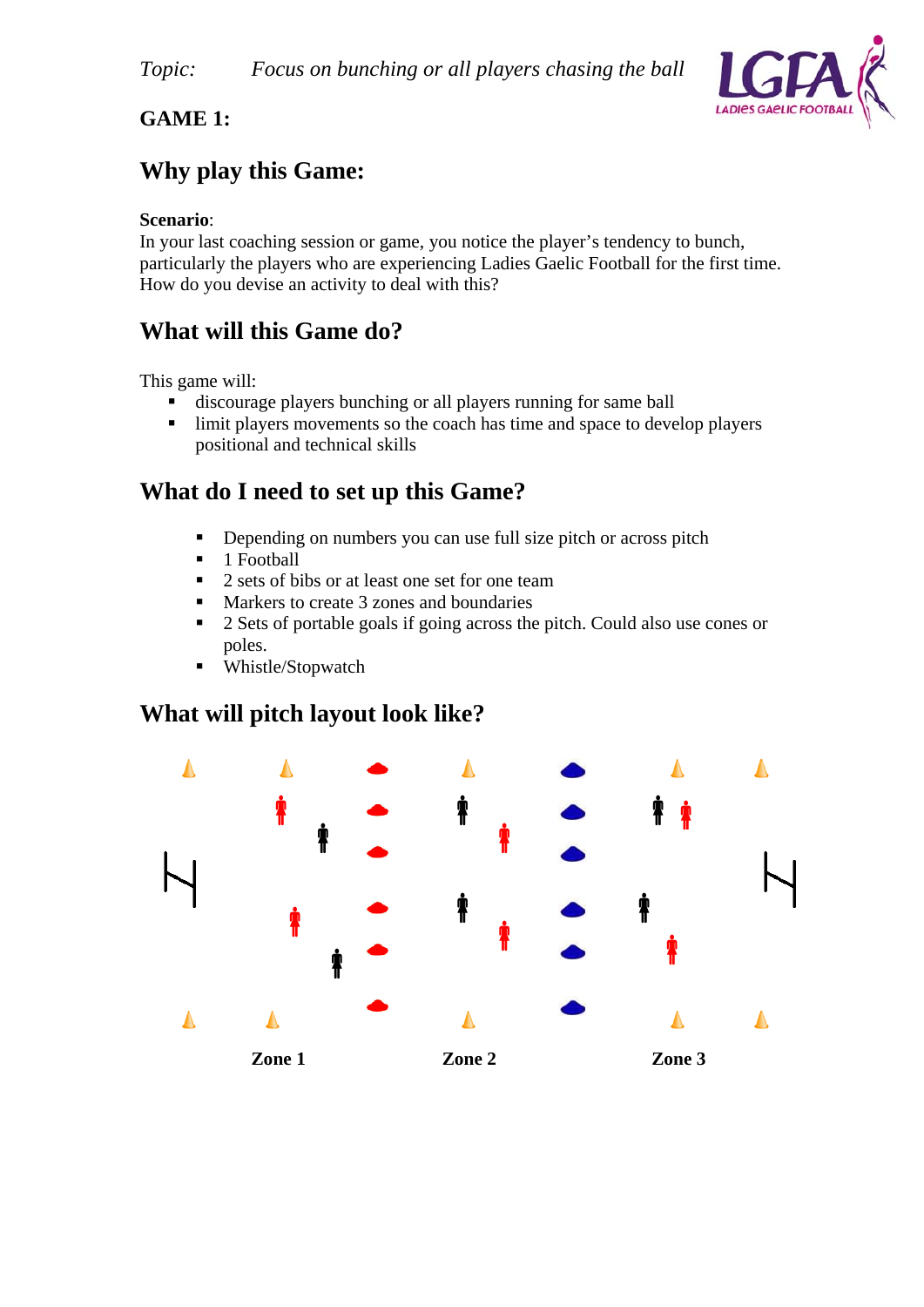# **How do you play this Game?**

#### **Start of Play:**

Ball is thrown in between players in zone 12 to commence the game

#### **Rules of Play:**

- All rules of Ladies Gaelic Football can apply
- Pitch divided into 3 zones and each team must line out in each zone i.e. 7 players – 1 goalkeeper, 2 backs, 2 midfield, 2 forwards
- During game players must stay within their own particular zone. Free is awarded against any player who enters another zone with or without the ball.
- After few minutes Coach may rotate the players to allow them to play in different zones and against different opponents

#### **How do you score in the Game?**

Goals and points or points only

## **What changes can be made to the Game?**

|               | <b>How can I make the Game Easier?</b> | How can I make the Game Harder?           |
|---------------|----------------------------------------|-------------------------------------------|
|               |                                        |                                           |
| <b>Space</b>  | Increase space in each zone            | Decrease space in each Zone               |
| Task          | Defenders and midfielders can move     | Limit the rules of Ladies Gaelic Football |
|               | ball directly into next zone after     | i.e. one hop one solo allowed per player  |
|               | receiving it                           |                                           |
|               |                                        | Limit number of passing in each zone      |
|               | Allow one midfielder from each         |                                           |
|               | team to cross dividing line to         | Handpass/Kick pass with weaker foot       |
|               | support defenders or attackers         |                                           |
|               |                                        |                                           |
|               | Allow one midfielder at a time but     |                                           |
|               | not the other 3 to cross the line to   |                                           |
|               | support the attackers to give forward  |                                           |
|               | line extra player when attacking       |                                           |
| Equipment     | Make Goals wide                        | Reduce size of goals                      |
| <b>People</b> | Decrease number of players per zone    | Increase number of players per zone       |
|               |                                        |                                           |
|               | Include extra attacker in Zone 1 and   | Include extra defender in Zone 1 and 3    |
|               | 3                                      |                                           |

## **What are the Common Problems to watch out for:**

| <b>Problem</b>                       | <b>Solution</b>                             |
|--------------------------------------|---------------------------------------------|
| Lack of Movement of Players          | Players must be moving when receive         |
|                                      | ball.                                       |
| Not all Players touching the ball    | All Players must touch ball before ball     |
|                                      | enters next zone                            |
| Players receiving ball outside zones | Encourages players that are delivering the  |
|                                      | ball to play ball into space to the benefit |
|                                      | of their team mate                          |
|                                      | Encourage player receiving ball to make     |
|                                      | diagonal runs instead of linear runs        |
|                                      |                                             |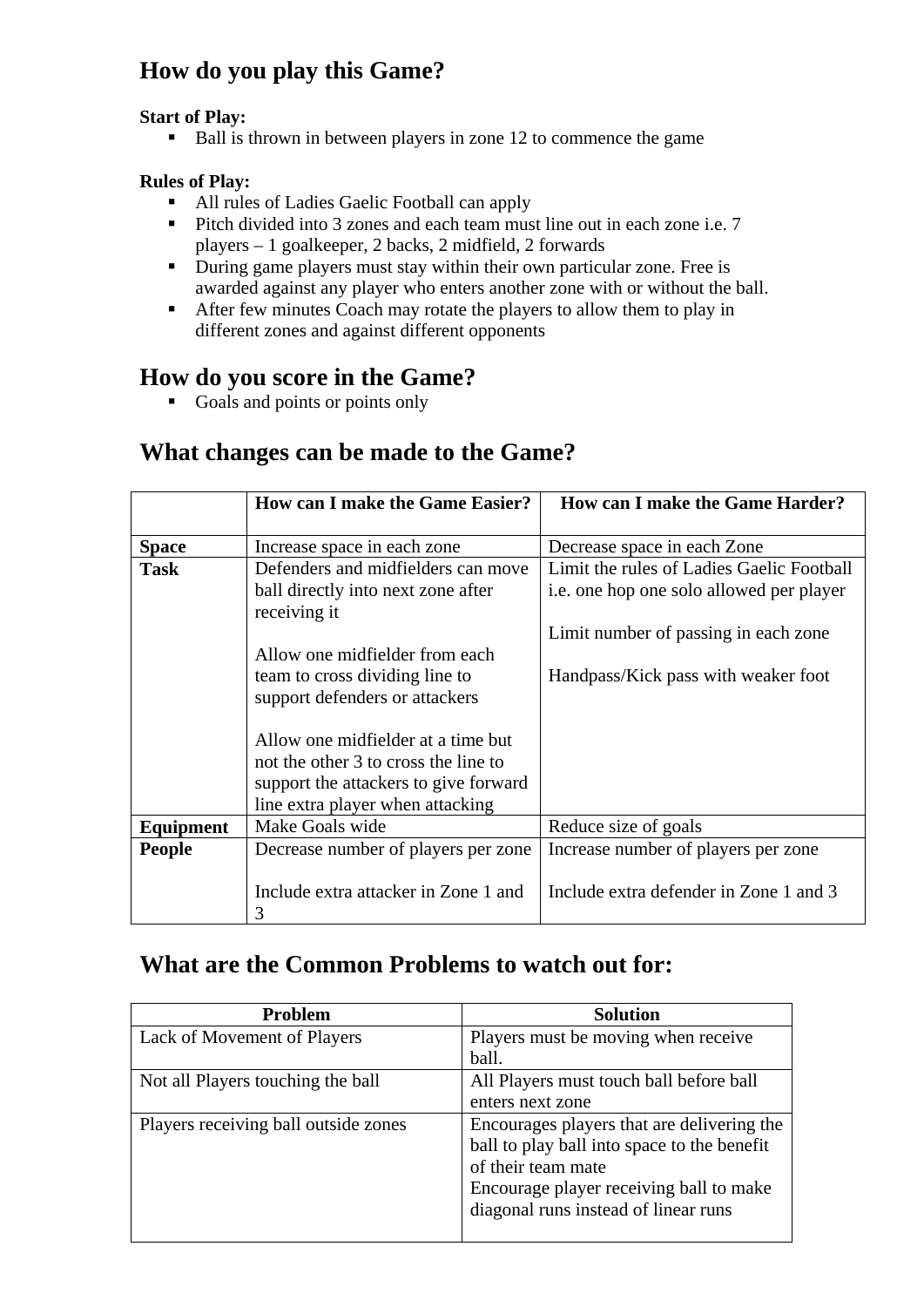## **Why Play this Game:**



#### **Scenario:**

Your team has a habit of bunching in particular your half backs and half forwards. How do you devise a game to address this?

## **What will this Game do?**

This game will:

- discourages players bunching
- assist in making players appreciate width with and without the ball
- **Peromote the importance of running off the ball to draw opponents out of an** area to allow more time and space for team mates

## **What do I need to set up this Game?**

- Can use full size pitch or across pitch depending on numbers
- $\blacksquare$  1 Football
- 2 sets of bibs or at least one set for one team
- **Markers to create 2 boundary zones at both sides of pitch**
- 2 Sets of portable goals if going across the pitch. Could also use cones or poles.
- Whistle/Stopwatch

### **What will the pitch layout look like?**